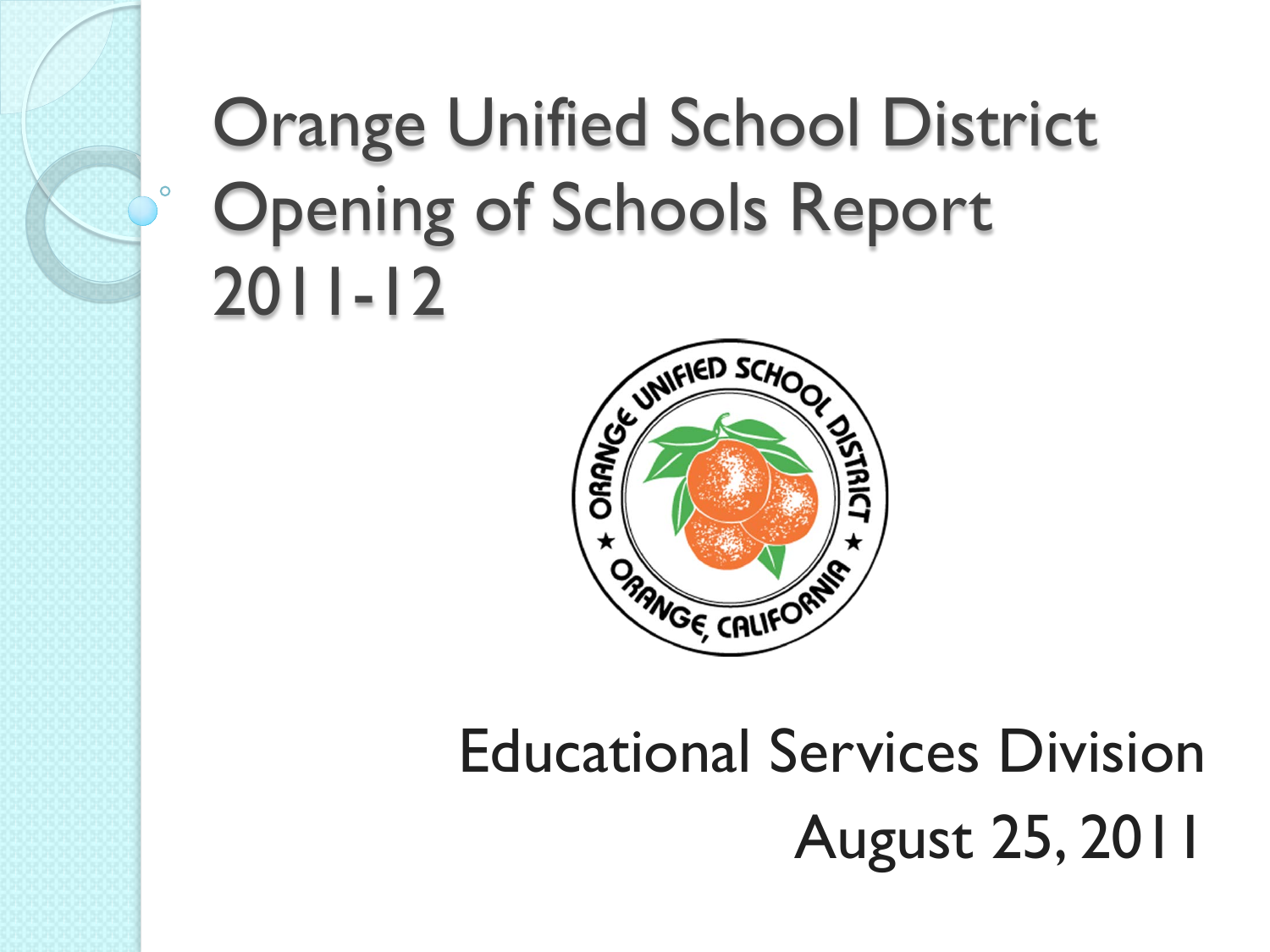## Leadership Planning

- Leadership Team "*Back to School"* Event Focus on Strategic Plan, Successful Achievement Strategies & Future Priorities
- **Elementary and Secondary Principals met** to review achievement data and set goals
- Educational Services develops priority academic initiatives in partnership with schools: Rtl<sup>2</sup> and Anti-Bullying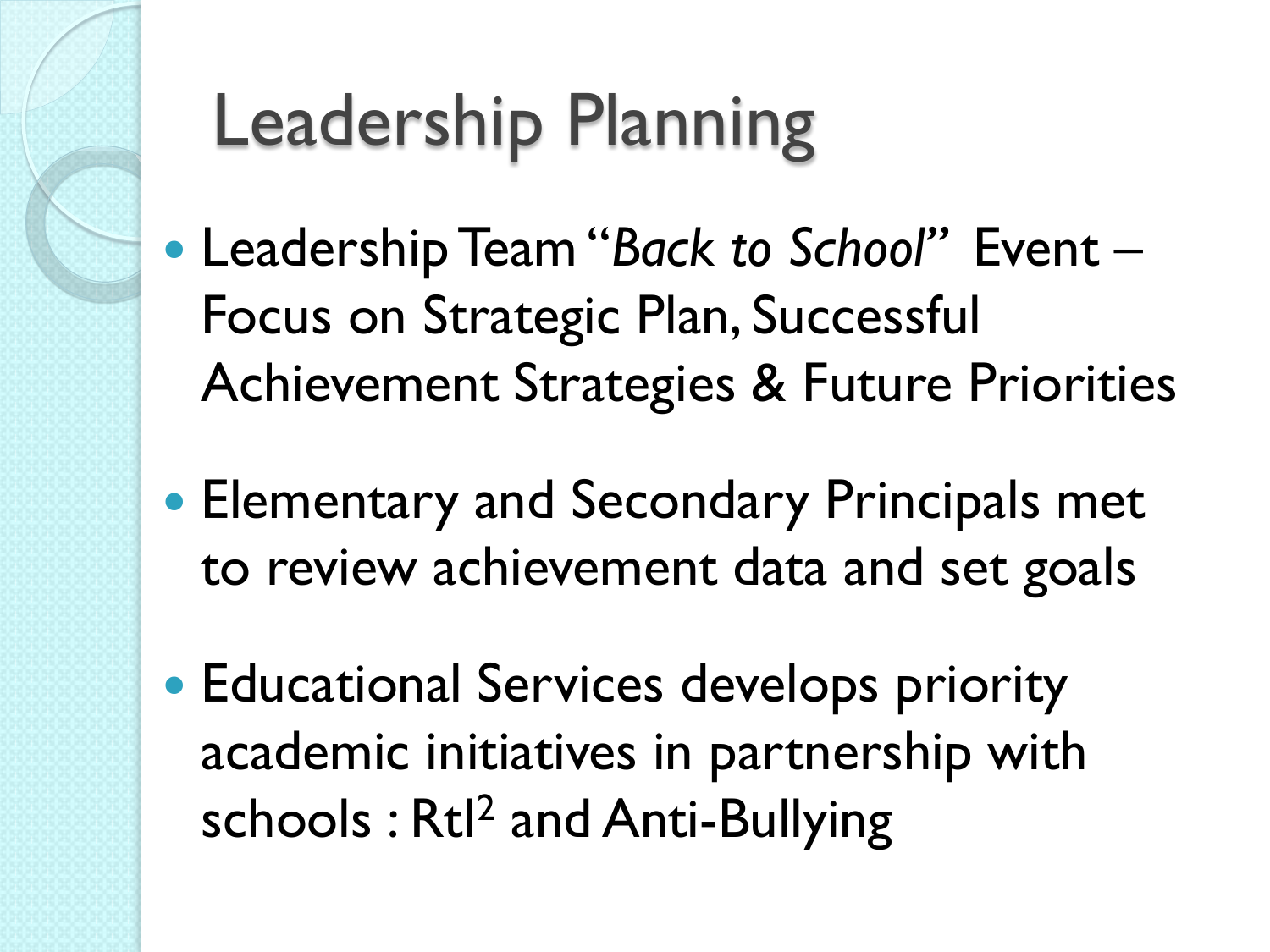School Site Level Planning Teacher Collaboration

- Principals review achievement data with grade levels and departments
- **Provide curriculum and instructional** support for accelerating student achievement (Summer Training)
- Use data director and curriculum alignment to focus on student needs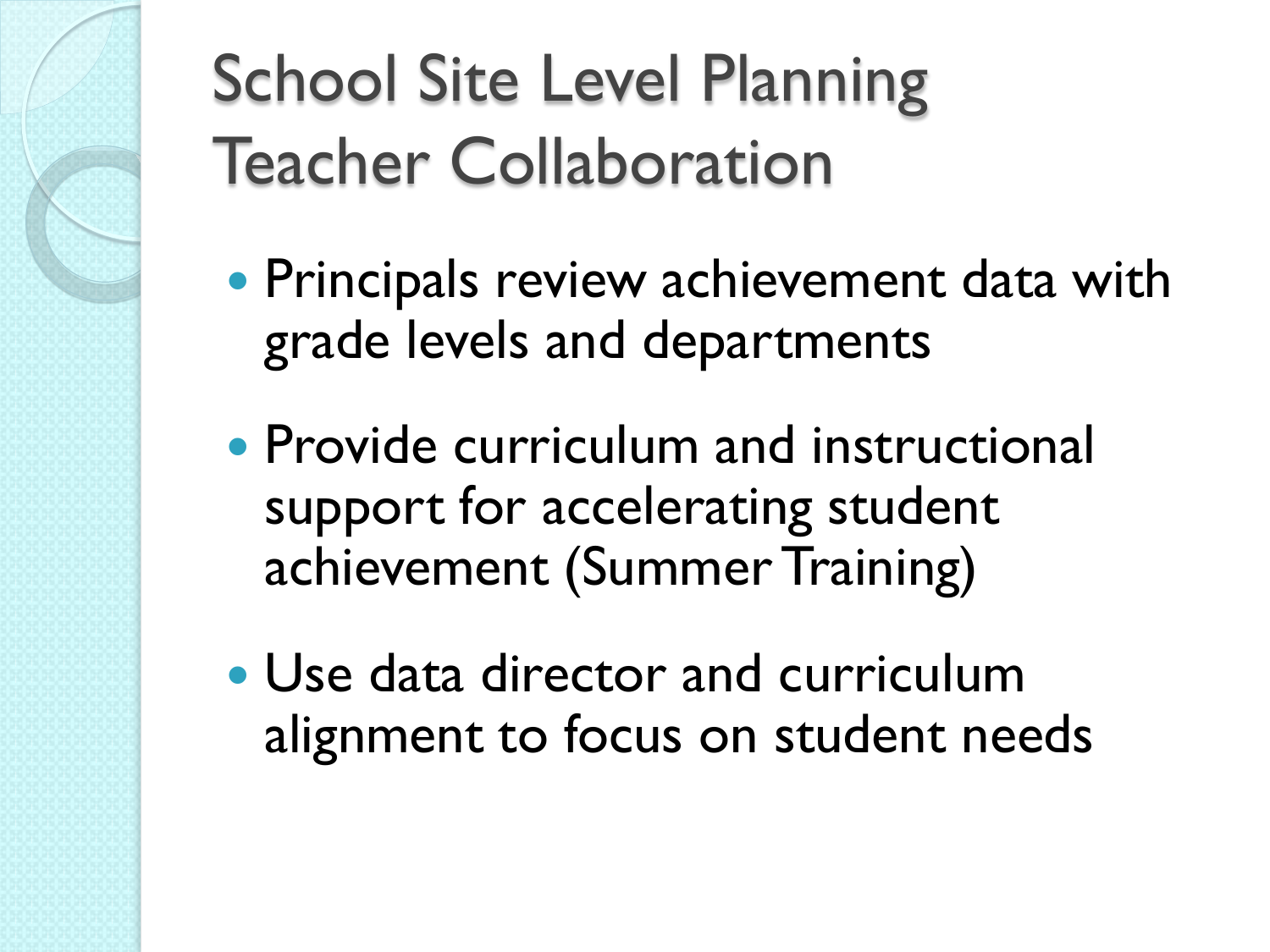# Summer Support / Training

- New Teacher Orientation "Slice of Orange"
- Special Education "Secondary Co-teaching/Collaboration"
- K-12 English Learner Strategies Academic Vocabulary, ELD Programs (Avenues, Inside, Edge), Thinking Maps, GLAD Strategies and CELDT training
- Rtl<sup>2</sup> Teacher Training "Success for all Students"
- Envision Mathematics "Grades K-2"
- Reading Intervention Training "READ 180 Next Generation"
- Science Kits "Beckman Science Program"
- Teacher Credentialing "Autism Authorization"
- Data Director "Use and interpretive reports"
- **Annual Attendance In-service and Registrar Training**
- On-line Parent Orientations and Teacher Trainings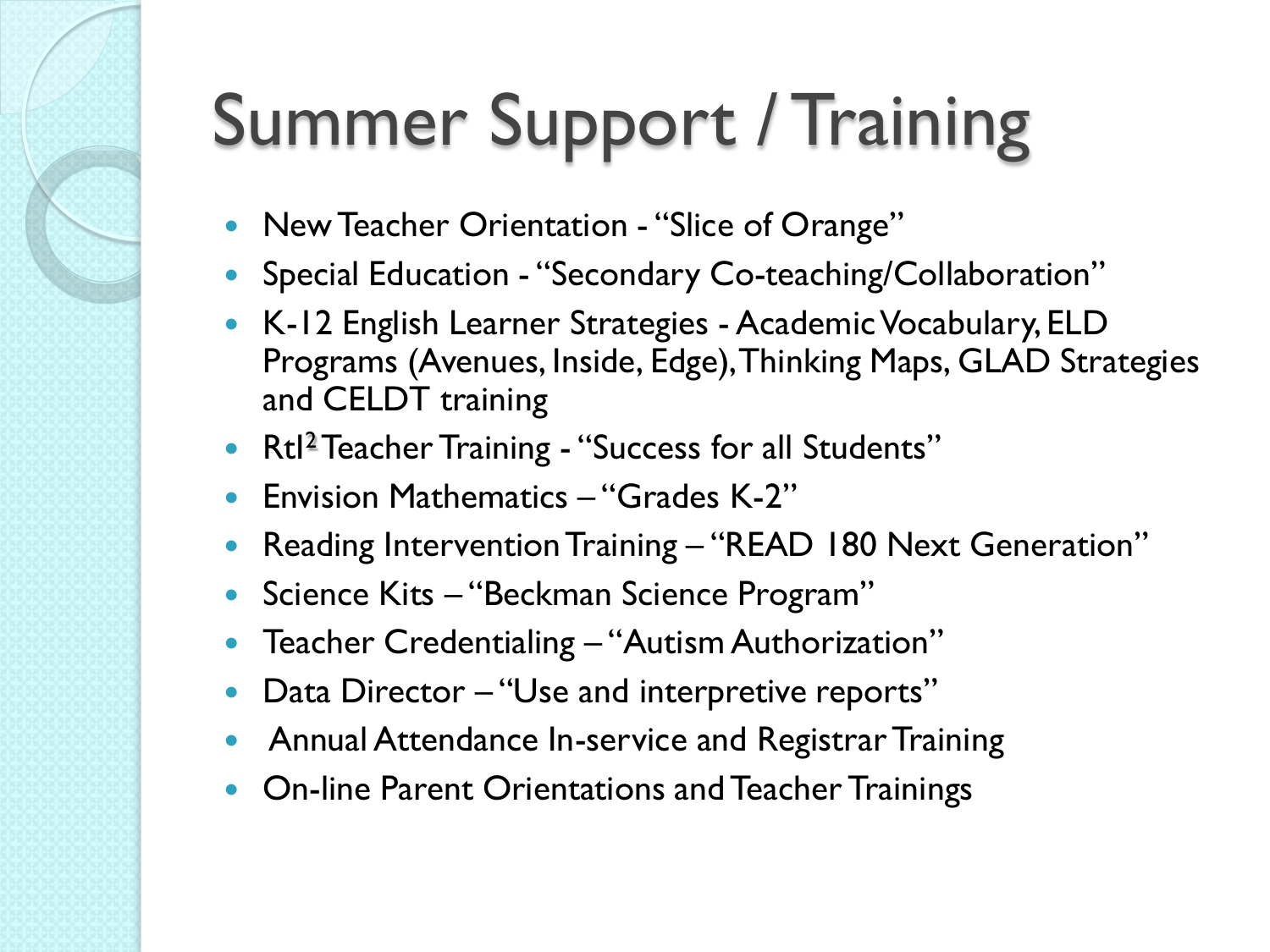# School Support Survey Topics

- Support/Welcoming Student & Parent **Activities**
- **Instructional Supplies and Materials**
- Textbooks
- Staffing
- Maintenance
- Technology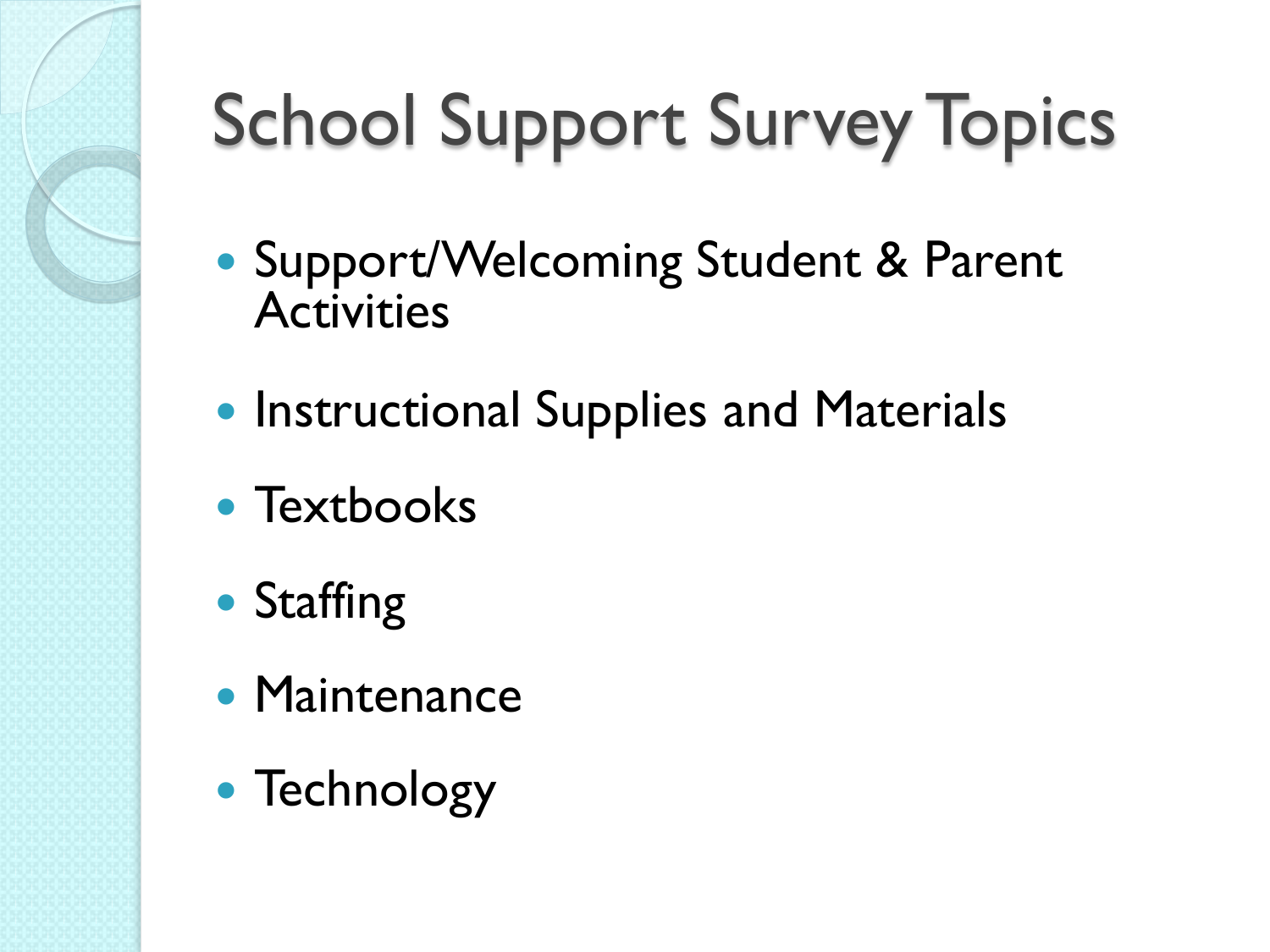# Support/Welcoming Activities

- District administration visits each school
- Kindergarten orientations
- **Principal classroom visitations and welcome** assemblies
- Parent welcome dinners and teas
- Welcome clubs
- Parent organization meetings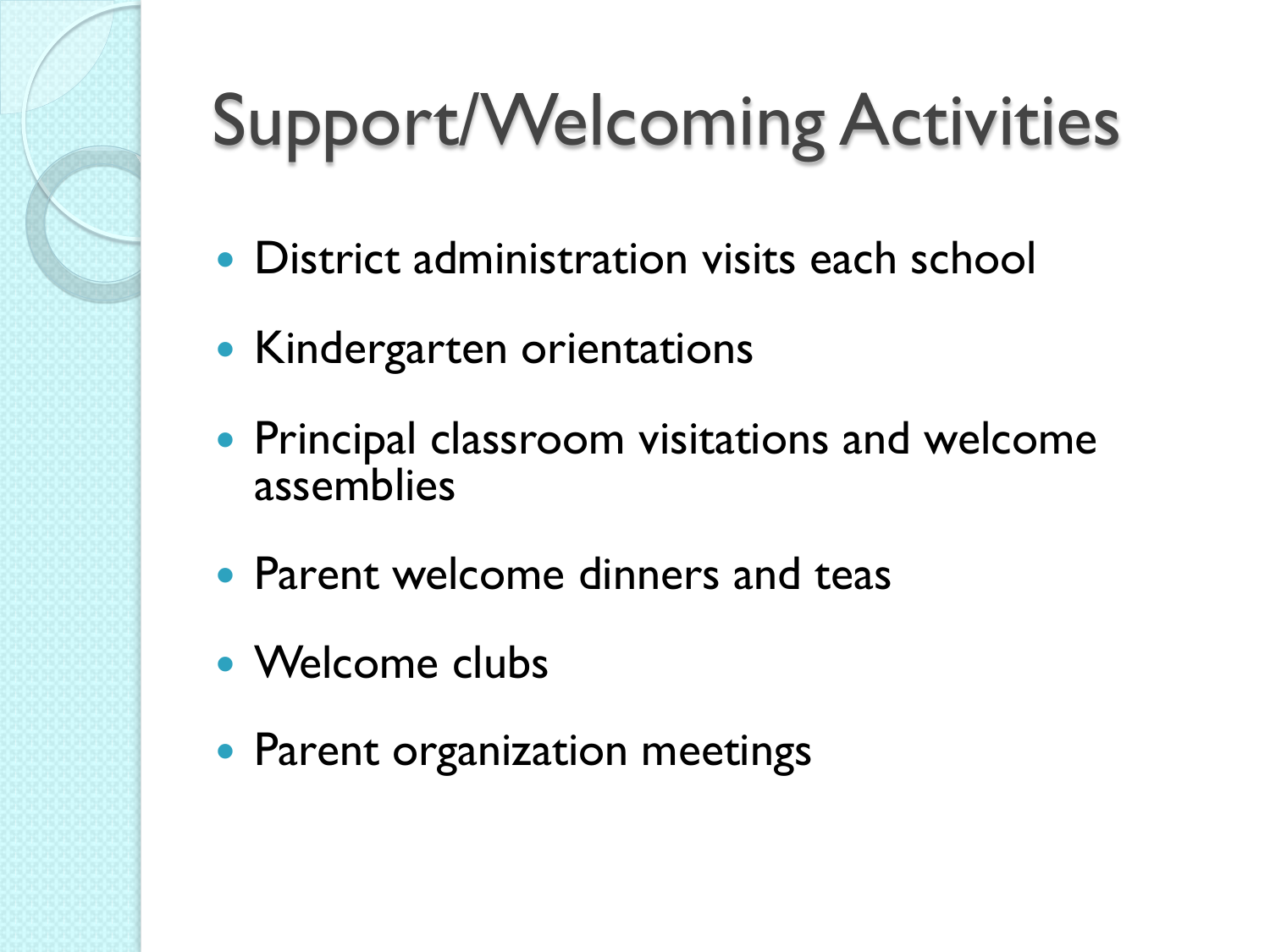

"Chapman Hills teacher prepares to welcome students"

El Modena 'Vanguard' Cheerleaders show their spirit on the first day of school!

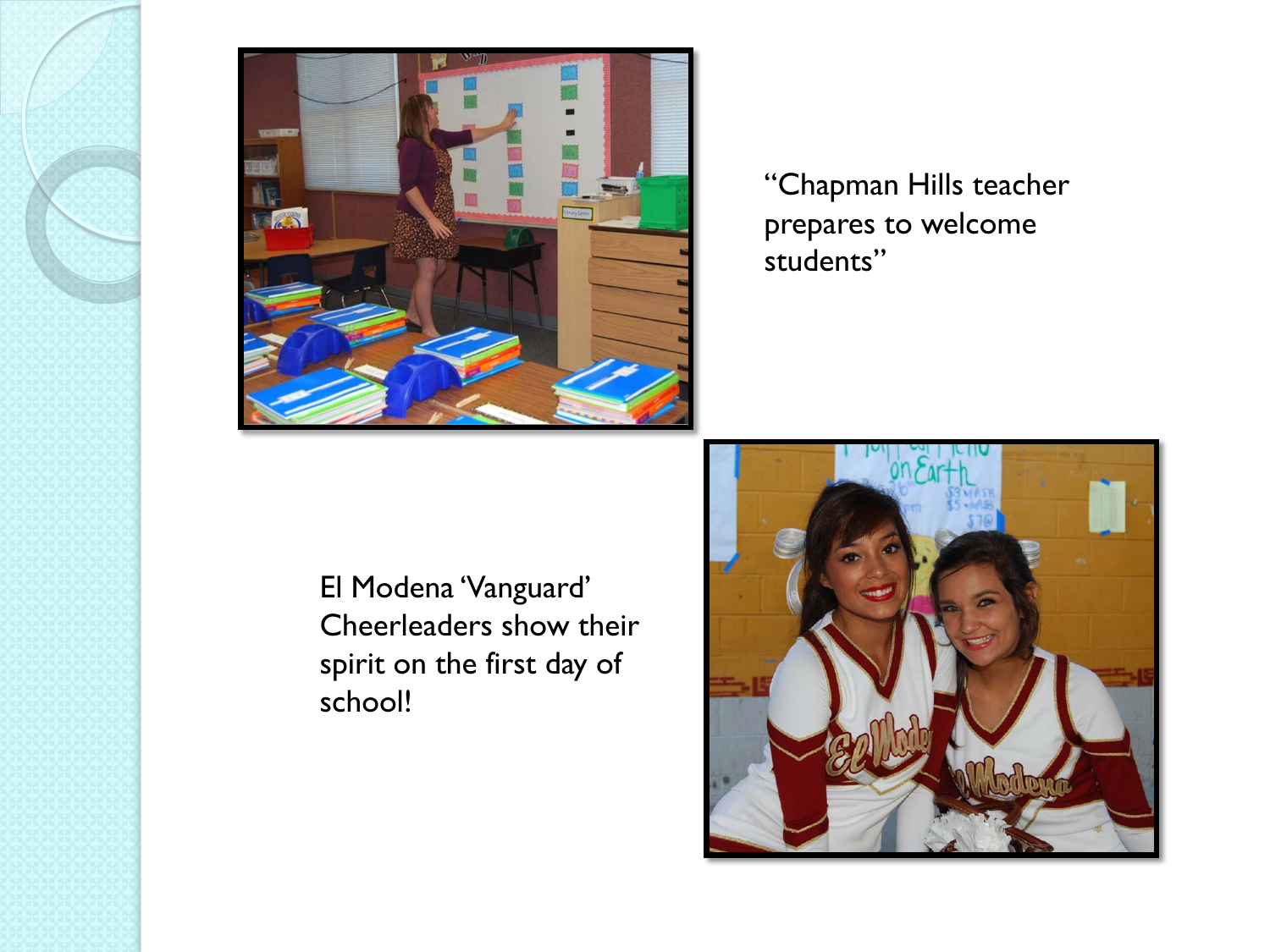



Chapman Hills parents show their support!





El Modena students wear their Teaching and learning at Yorba!<br>Student IDs with style!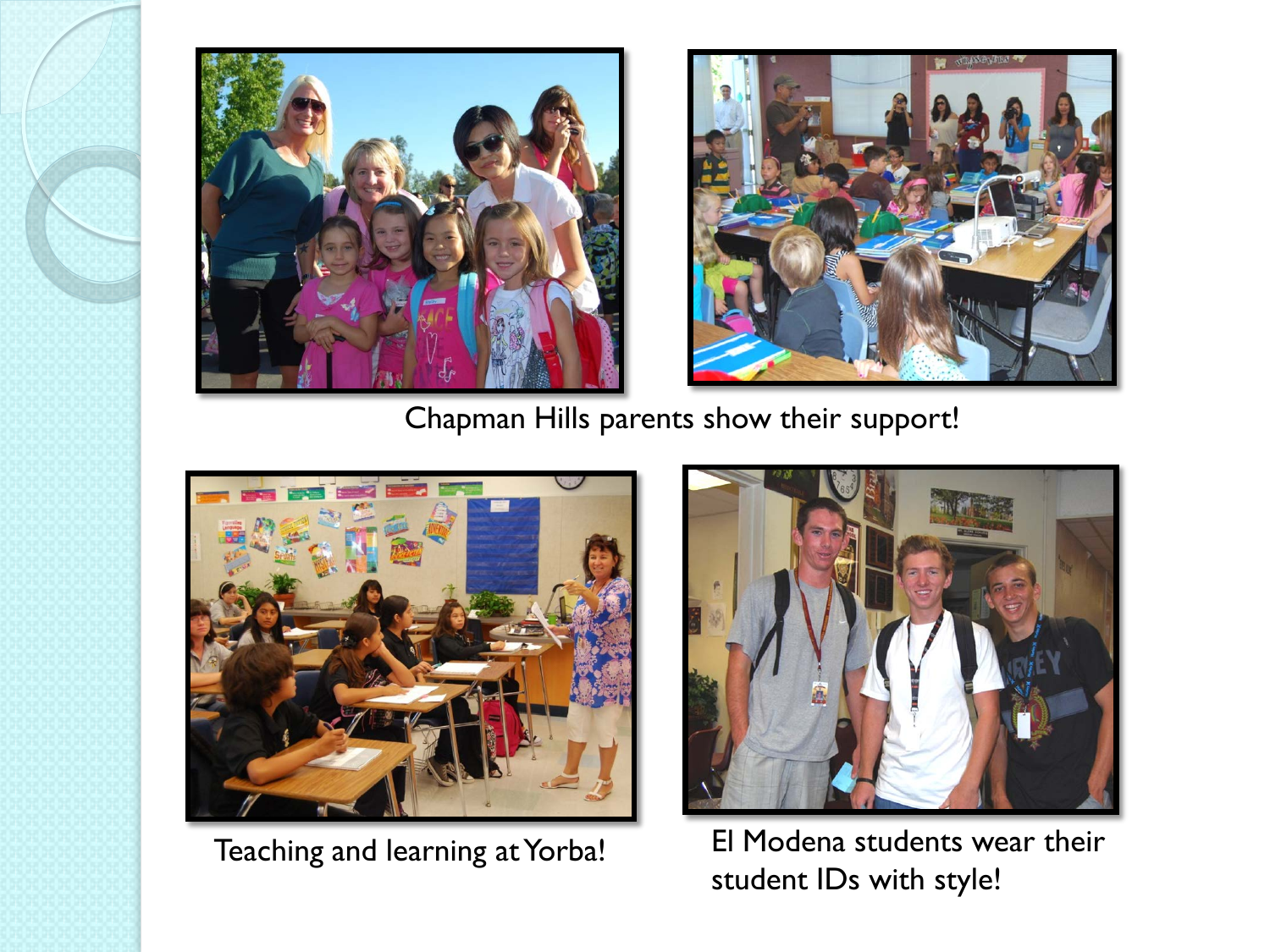### Instructional Supplies & Materials

- Instructional supplies & materials readily available to school staffs
- Curriculum pacing plans in schools and teachers on target with organizing instructional objectives
- Teachers assessing student needs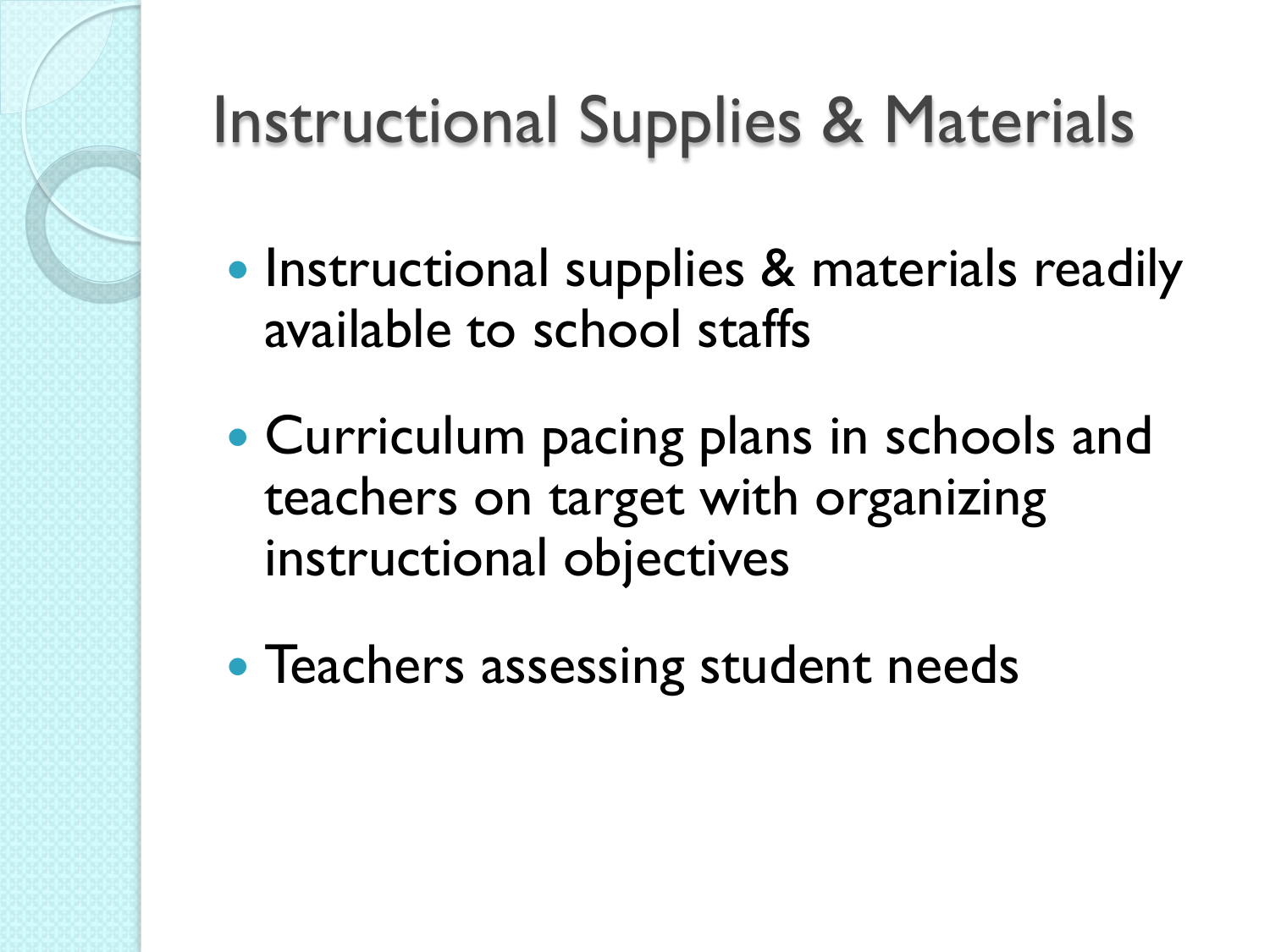

## Textbook Information

- Textbooks and resources in all classes
- Redistribution of texts if needed done prior to school started
- Williams Visits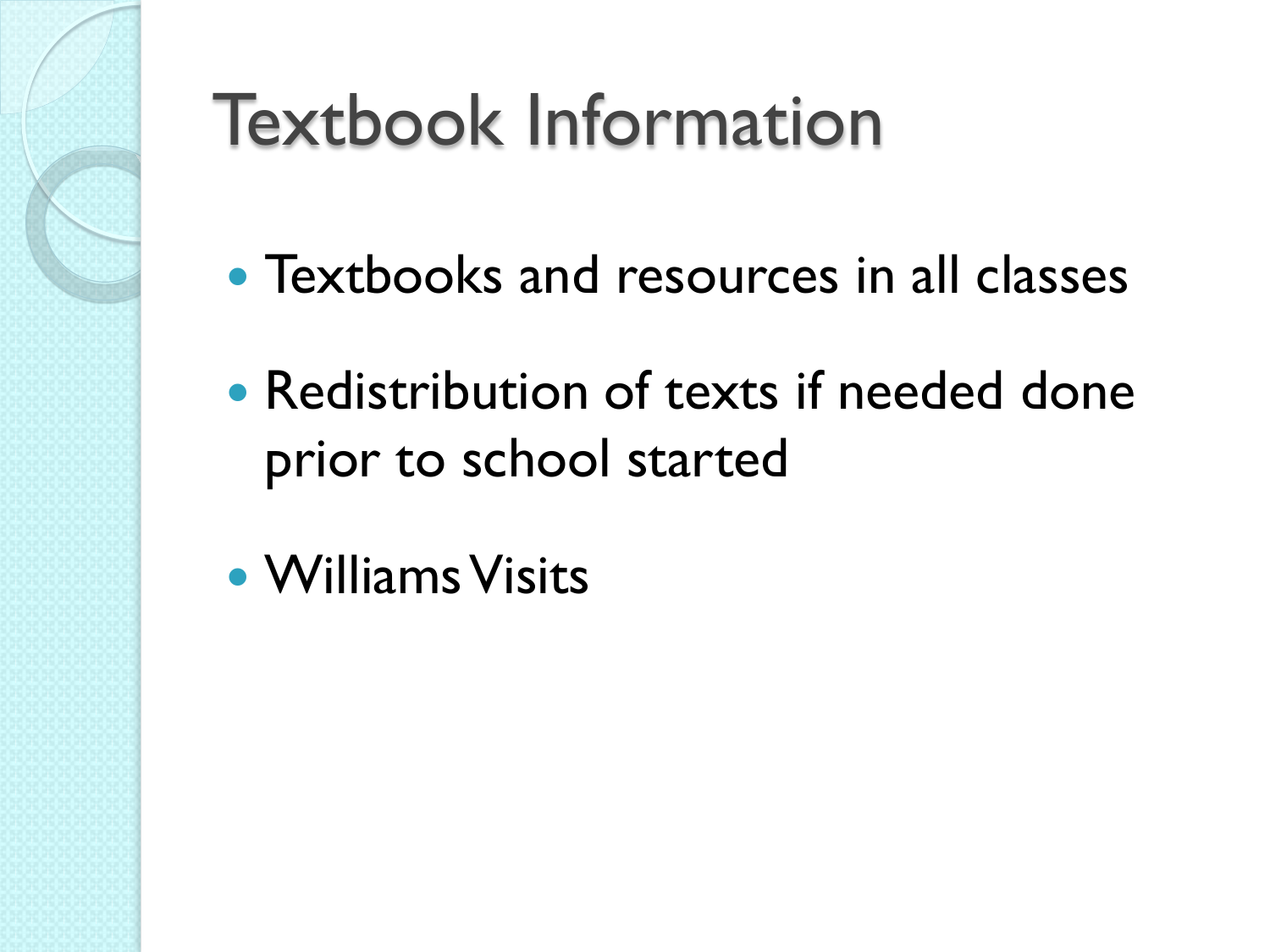## **Staffing**

- Teachers and support staff busy receiving students and families
- All schools staffed with appropriate teacher to student ratio and teacher credential
- Student attendance closely monitored first days of school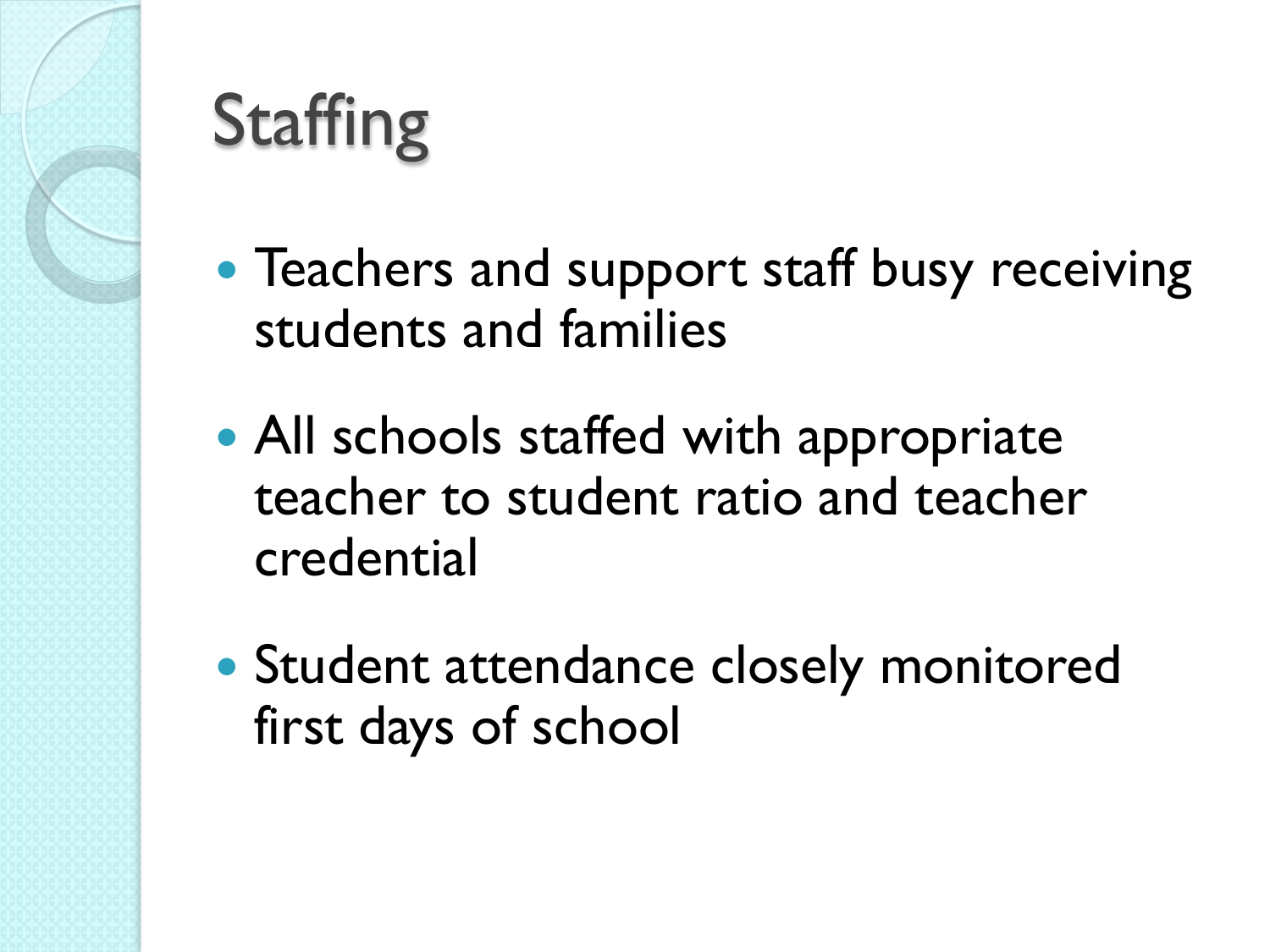### Maintenance/Facilities

- First day school site visits reveal safe, orderly and attractive schools
- Work orders for maintenance are being reviewed and prioritized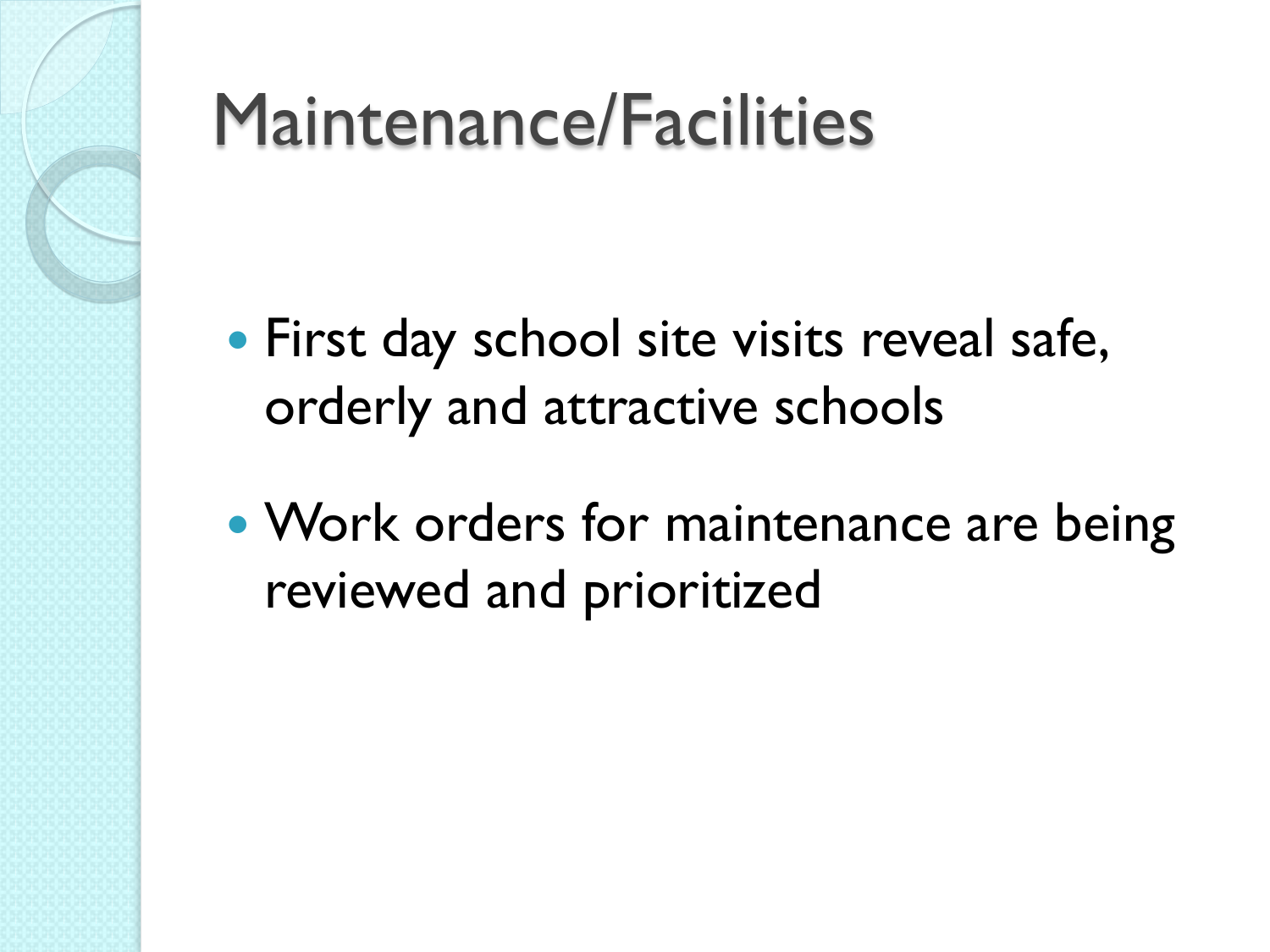# Technology Support

- Schools have implemented student technology
	- Smart boards
	- Technology interventions
	- Upgrades of existing instructional technology
- Technical support is provided by Technology Services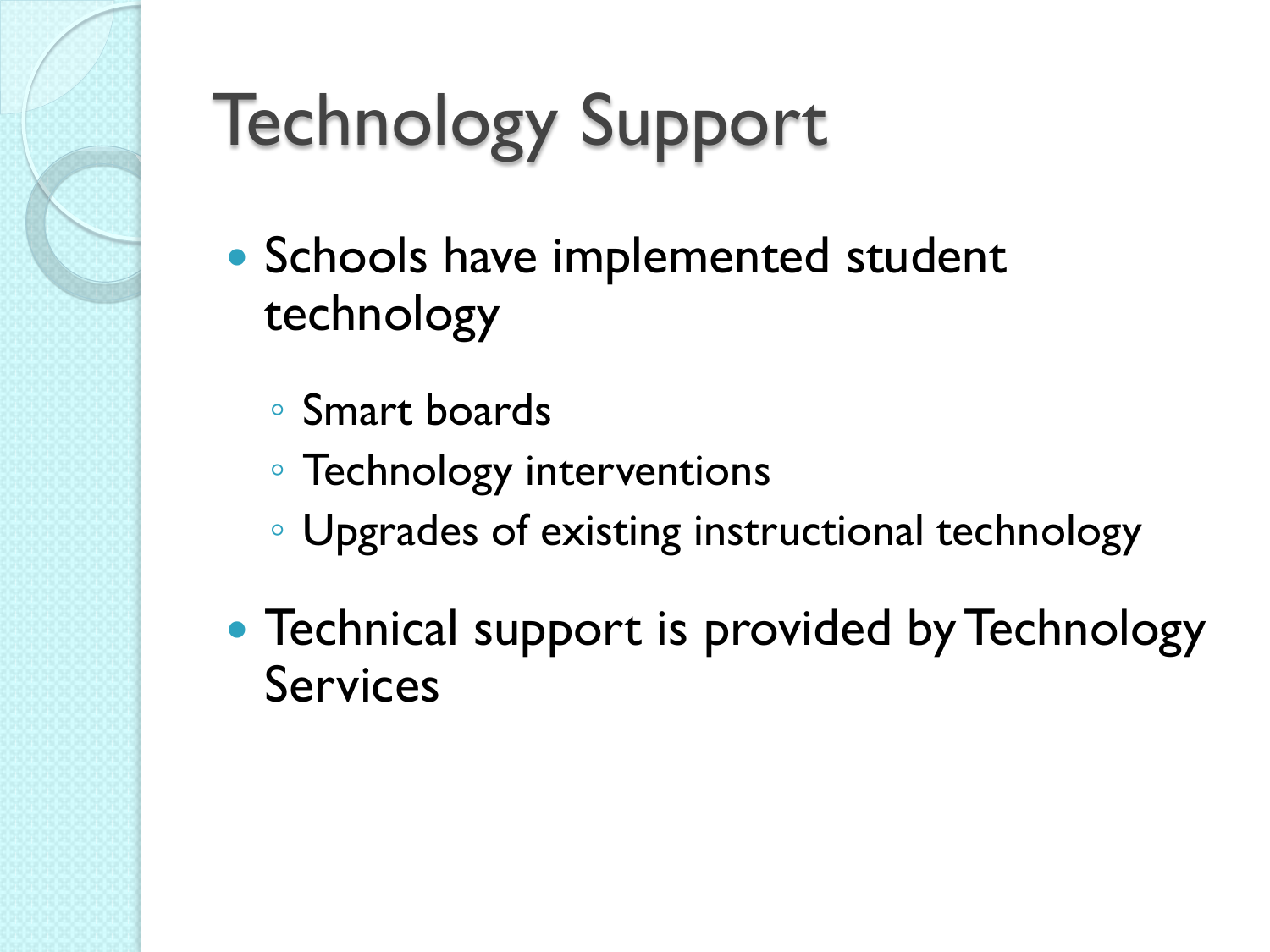## Enrollment and Attendance

- Cabinet monitors enrollment projections compared to the actual attendance for the first 10 days of school
- Principals and teachers are responding to changes in class size
- Full-Day Kindergarten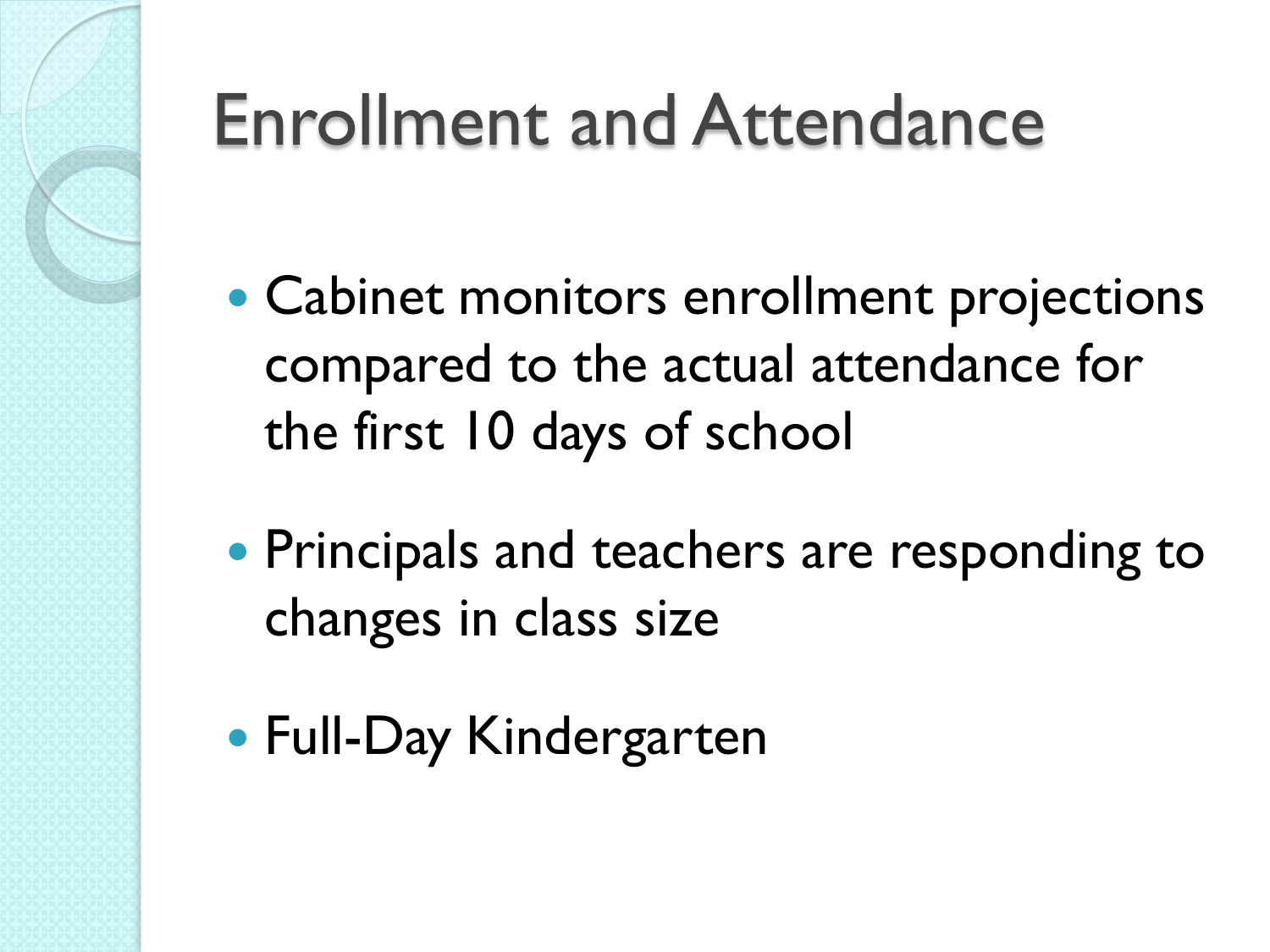## Assistance Requested

- Schools are keeping Educational Services and Support Services apprised of needs in all areas –
	- Instructional materials
	- Textbooks
	- Technology
	- Staffing
	- Maintenance/Facilities